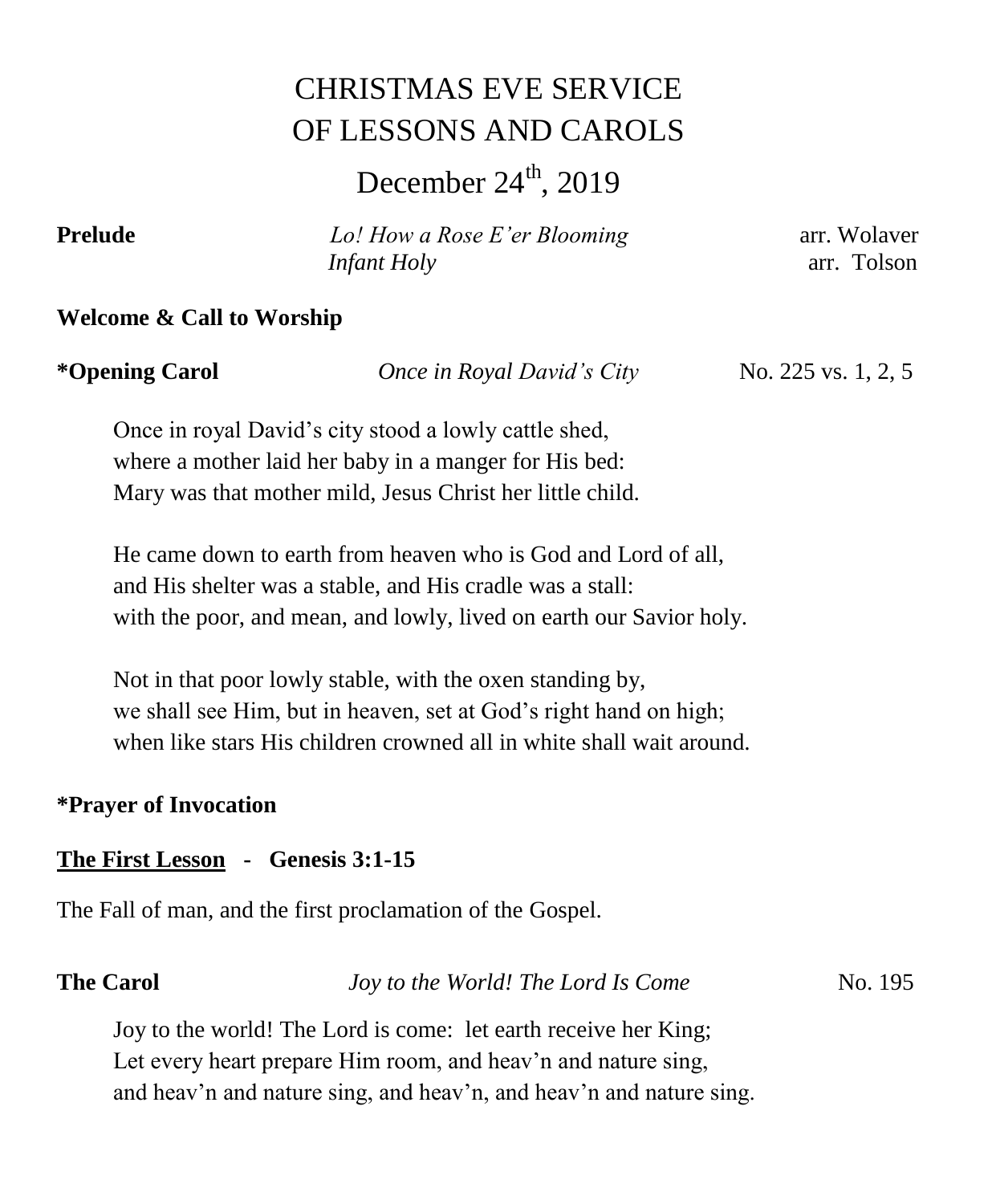Joy to the earth! The Savior reigns: let men their songs employ; While fields and floods, rocks, hills, and plains repeat the sounding joy, repeat the sounding joy, repeat, repeat the sounding joy.

No more let sins and sorrows grow, nor thorns infest the ground; He comes to make His blessings flow far as the curse is found, far as the curse is found, far as, far as the curse is found.

He rules the world with truth and grace, and makes the nations prove the glories of His righteousness, and wonders of His love, and wonders of His love, and wonders, wonders of His love.

### **The Second Lesson - Isaiah 7:10-14; 9:2, 6-7**

The Prophet Isaiah foretells the coming of Christ.

| <b>The Carol</b> | O Come, O Come, Emmanuel                                       | No. 194 vs. 1, 3, 5 |
|------------------|----------------------------------------------------------------|---------------------|
|                  | O come, O come, Emmanuel, and ransom captive Israel,           |                     |
|                  | that mourns in lonely exile here, until the Son of God appear. |                     |
|                  | Rejoice! Rejoice! Emmanuel shall come to thee, O Israel.       |                     |

O come, thou Rod of Jesse, free thine own from Satan's tyranny; from depths of hell thy people save, and give them vict'ry o'er the grave. Rejoice! Rejoice! Emmanuel shall come to thee, O Israel.

O come, Thou Key of David, come and open wide our heav'nly home; make safe the way that leads on high, and close the path to misery. Rejoice! Rejoice! Emmanuel shall come to thee, O Israel.

## **The Third Lesson - Micah 5:2-5**

The Prophet Micah foretells the glory of little Bethlehem.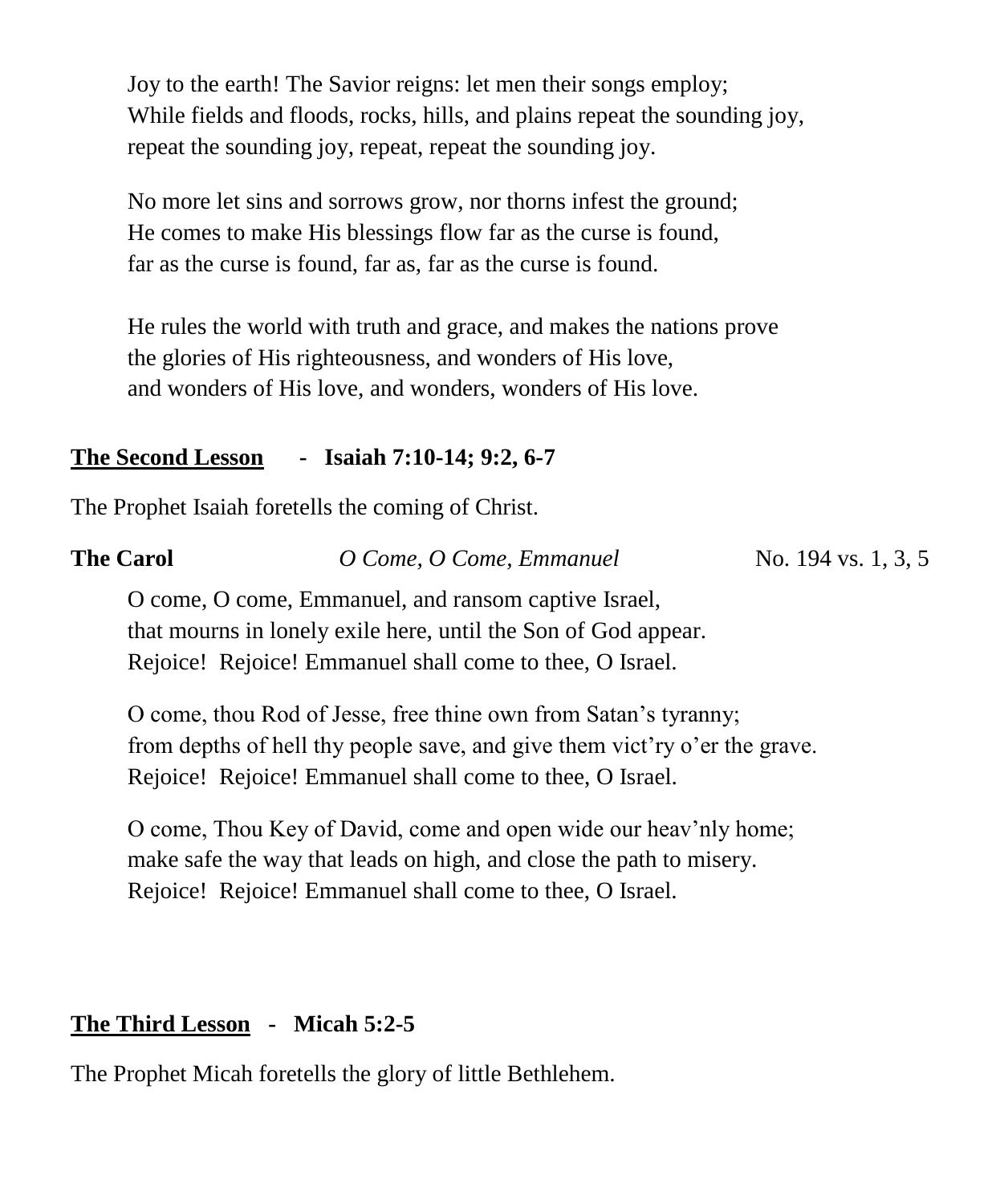O little town of Bethlehem, how still we see thee lie! Above thy deep and dreamless sleep the silent stars go by. Yet in thy dark streets shineth the everlasting Light; The hopes and fears of all the years are met in thee tonight.

### **The Fourth Lesson - Luke 1:26-38**

The Angel Gabriel greets the Virgin Mary.

### **The Fifth Lesson - Luke 1:46-56**

The Virgin Mary responds to the words of the Angel Gabriel in worship and humility.

**Ministry of Music** *Angel Carol* by Anna Laura Page

Hear the bells of Christmas ringing, allelu, alleluia; Swift the wings of angels singing alleluia. Angels singing, noels ringing, gladsome tidings bringing: Christ is Lord of all.

Infant holy, infant lowly, for His bed a cattle stall; Oxen lowing, little knowing Christ the Babe is Lord of all. Swift are winging angels singing, noels ringing, tidings bringing: Christ the Babe is Lord of all.

Flocks were sleeping, shepherds keeping vigil till the morning new; Saw the glory, heard the story, tidings of a gospel true. Thus rejoicing, free from sorrow, praises voicing greet the morrow: Christ the Babe was born for you. Christ the Babe was born for you.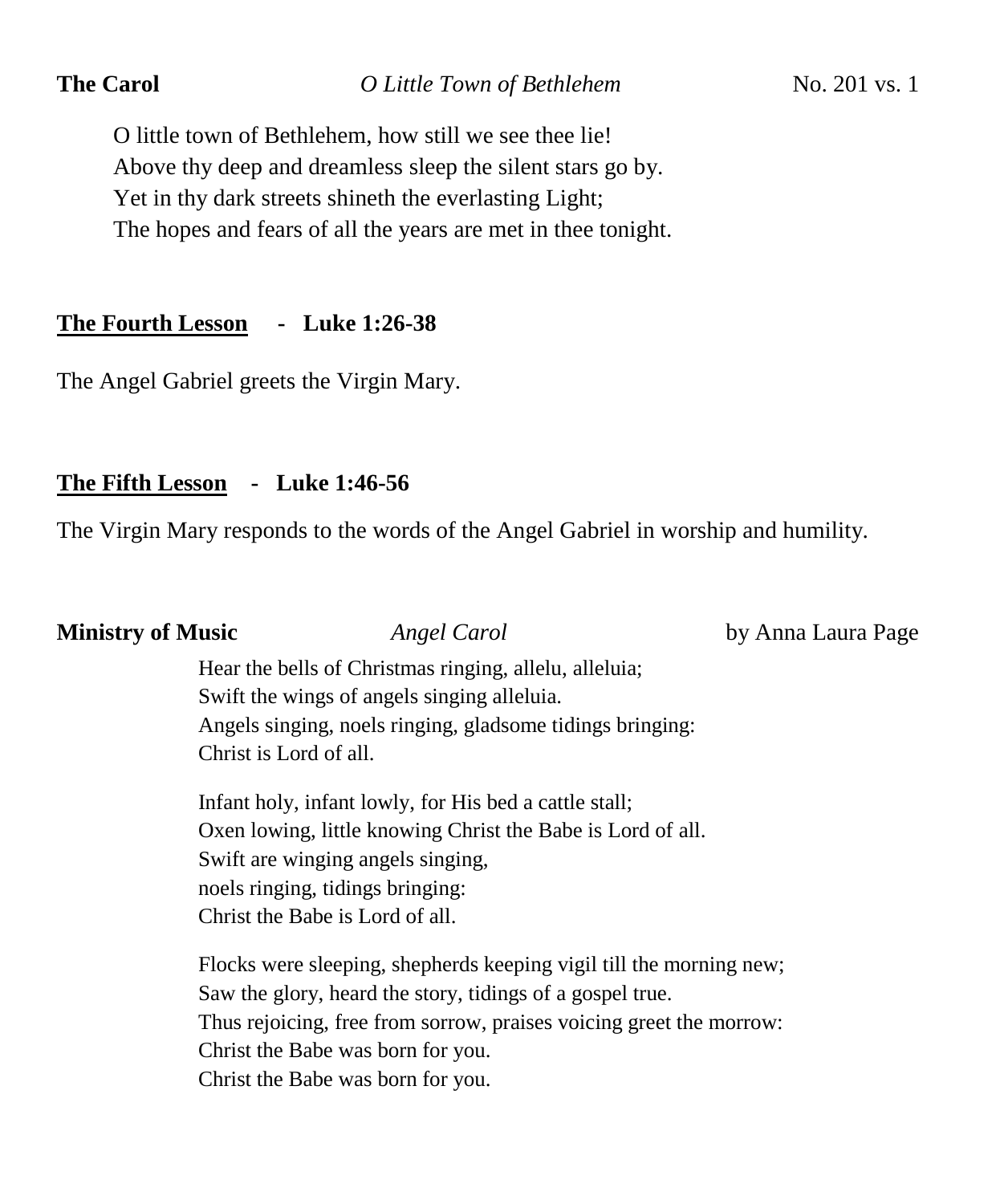### **The Sixth Lesson - Matthew 1:18-25; Luke 2:1-7**

St. Matthew and St. Luke tell of the birth of Jesus.

### **\*The Carol** *What Child Is This?* No. 213

What Child is this who, laid to rest, on Mary's lap is sleeping? Whom angels greet with anthems sweet, while shepherds watch are keeping? This, this is Christ the King, whom shepherds guard and angels sing: Haste, haste to bring Him laud, the Babe, the Son of Mary.

Why lies He in such mean estate, where ox and ass are feeding? Good Christian, fear; for sinners here the silent Word is pleading. Nails, spear, shall pierce Him through; the cross be borne for me, for you: Hail, hail the Word made flesh, the Babe, the Son of Mary.

So bring Him incense, gold, and myrrh; come, peasant, king, to own Him; The King of kings salvation brings, let loving hearts enthrone Him. Raise, raise the song on high, the virgin sings her lullaby: Joy, joy for Christ is born, the Babe, the Son of Mary.

### **The Seventh Lesson - Luke 2:8-16**

The Shepherds are led by the Star to Jesus.

| <b>The Carol</b> | Away in a Manger                                      | No. 205 |
|------------------|-------------------------------------------------------|---------|
|                  | Away in a manger, no crib for a bed,                  |         |
|                  | the little Lord Jesus laid down His sweet head;       |         |
|                  | the stars in the bright sky looked down where He lay, |         |
|                  | the little Lord Jesus, as leep on the hay.            |         |
|                  | The cattle are lowing, the baby awakes,               |         |
|                  | but little Lord Jesus no crying He makes;             |         |
|                  | I love Thee, Lord Jesus! Look down from the sky,      |         |

and stay by my cradle till morning is nigh.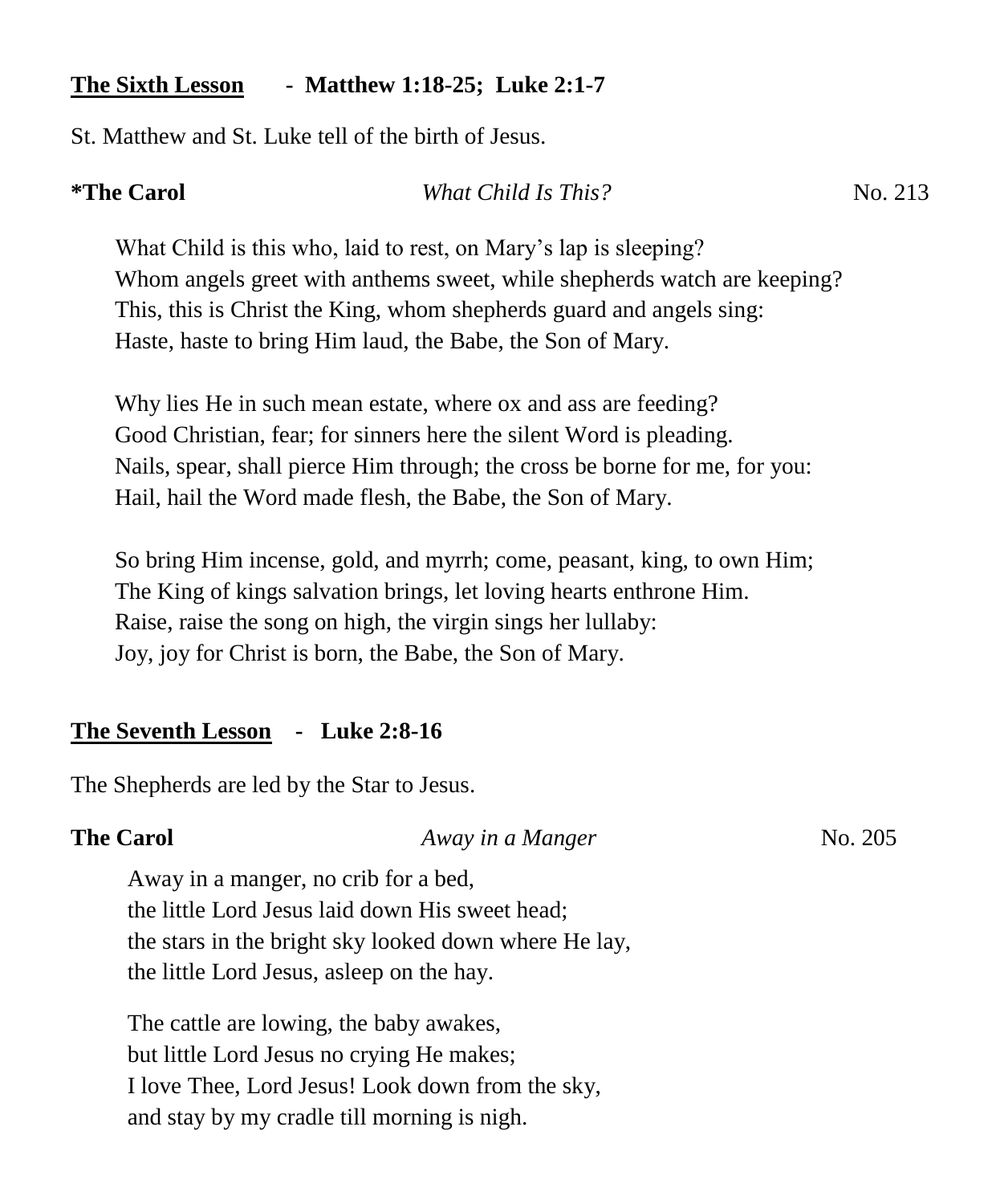Be near me, Lord Jesus, I ask Thee to stay close by me forever, and love me, I pray; bless all the dear children in Thy tender care, and fit us for heaven, to live with Thee there.

### **The Eighth Lesson - Matthew 2:1-11**

The Wise Men are led by the star to Jesus.

| <b>The Carol</b>                           | O Come, All Ye Faithful                             | No. 208 vs. 1, 4 |
|--------------------------------------------|-----------------------------------------------------|------------------|
|                                            | O come, all ye faithful, joyful and triumphant,     |                  |
|                                            | O come ye, O come ye to Bethlehem;                  |                  |
|                                            | Come and behold Him born the King of angels;        |                  |
|                                            | O come, let us adore Him, O come, let us adore Him, |                  |
| O come, let us adore Him, Christ the Lord. |                                                     |                  |
|                                            | Yea, Lord, we greet Thee, born this happy morning:  |                  |
| Jesus, to Thee be all glory giv'n;         |                                                     |                  |
|                                            | Word of the Father, late in flesh appearing.        |                  |
|                                            | O come, let us adore Him, O come, let us adore Him, |                  |
|                                            | O come, let us adore Him, Christ the Lord.          |                  |
|                                            |                                                     |                  |

### **The Ninth Lesson - John 1:1-14**

St. John unfolds the great mystery of the incarnation.

**\*The Carol** *Angels We Have Heard on High* No. 214

Angels we have heard on high sweetly singing o'er the plains, and the mountains in reply echo back their joyous strains. Refrain: Gloria, in excelsis Deo! Gloria, in excelsis Deo!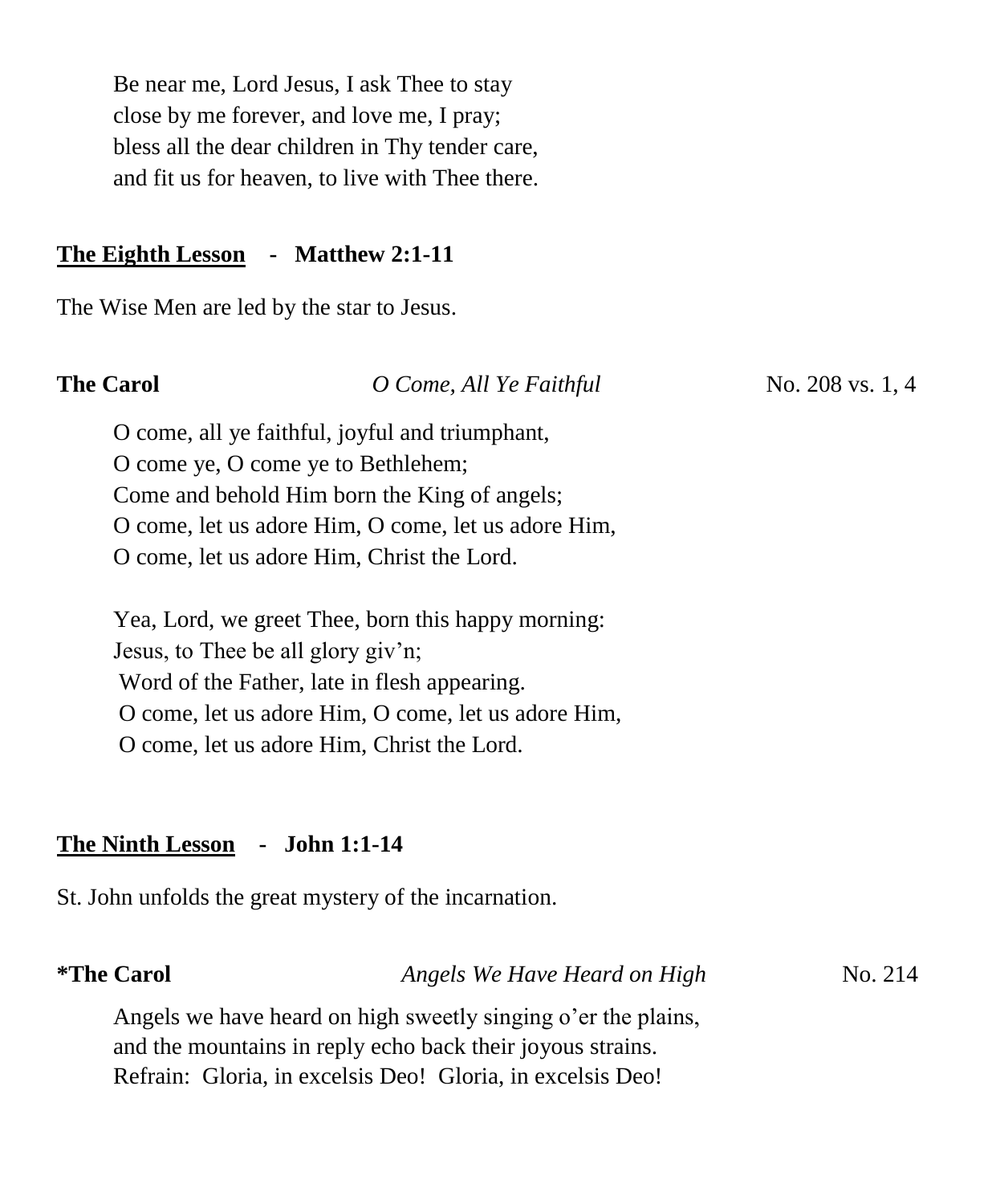Shepherds, why this jubilee? Why your joyous strains prolong? Say what may the tidings be, which inspire your heavenly song? Refrain: Gloria, in excelsis Deo! Gloria, in excelsis Deo!

Come to Bethlehem and see Him whose birth the angels sing; Come, adore on bended knee, Christ the Lord, the newborn King. Refrain: Gloria, in excelsis Deo! Gloria, in excelsis Deo!

**Meditation** *Angels' Song*

**\* Lighting of Candles** *Silent Night! Holy Night* Large print on back page When passing the flame, please do not move the lit candle. Keep the lit candle upright and vertical. Move the unlit candle to the lit candle to pass the flame.

### **\*Benediction**

**Postlude** *It Came Upon the Midnight Clear* **arr.** Innes

### **\* \* \* \* \* \* \* \* \* \* \* \* \* \* \***

**\* Congregation**: Please stand as able.

| <b>Piano</b>                                                                 | Sandy DeGroot & Sandy Schoon |
|------------------------------------------------------------------------------|------------------------------|
| <b>Bells</b>                                                                 | <b>Sandy Schoon</b>          |
| <b>Duet</b>                                                                  | Becky & Nelson Schoon        |
| Readers from Valparaiso Mennonite Church & Good Shepherd Presbyterian Church |                              |
| <b>Pastors John Heflick and Andrew Gretzinger</b>                            |                              |